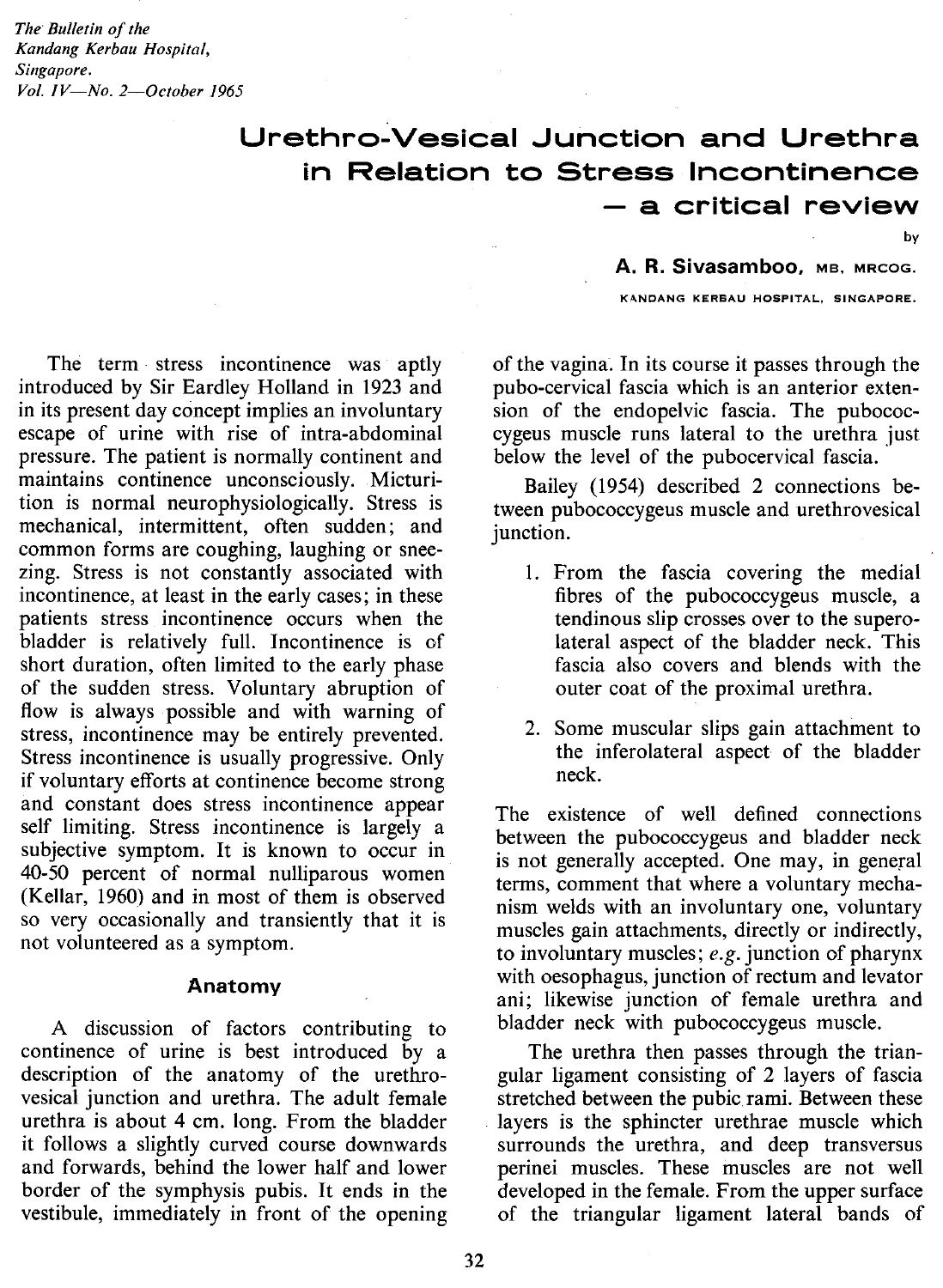the pubic ramus. Below the triangular ligament the bulb of the vestibule and bulbo-spongiosus muscle form the lateral relations of the urethra.

The proximal urethra is relatively mobile and displaceable compared to the distal portion which, piercing the triangular ligament, is firmly adherent to the anterior vaginal wall.

The mucosa of the urethra is lined by transitional epithelium in its upper two-thirds and by stratified squamous epithelium in its lower one-third. It is thrown into longitudinal interlocking folds. A well developed venous plexus exists in the submucosa. The muscular layer of the urethra consists almost entirely of involuntary muscle which continues from the bladder. Many slips of voluntary muscle fibres investing the smooth muscle coats have been described and disproved; most of them were too puny to have any distinct physiological function.

The arrangement of the smooth muscular coats of the urethra is subject to considerable dispute. Varying patterns have been described, supporting the particular author's views on functional anatomy of the urethra. It has long been established that the urethra is empty during the resting state and that urine remains contained in the bladder. From this observation rose a concept that control of micturition required a bladder for a reservoir, a sphincter at the urethrovesical junction to contain urine in the bladder and urethra for a conduit. Von Ludlinghausen (1932) thus described a complicated form of decussation of the muscular coats as they continued into the urethra, resulting in interlocked anterior and posterior slings. Each sling pulled in the opposite direction, exerting a sphincteric action. If this was so, the detrusor would have to be in a continued state of contraction, relaxing during micturition to release the pull on the loops and so open the sphincter. This is in direct contradiction to what we know now of detrusor action (Muellner, 1959).

Assiduos dissection by Krantz (1951) and Woodburne (1960) has not revealed the presence of a sphincter at the urethro-vesical junction. Urethro-vesical pressure studies by Hodgekinson (1963), cineradiographic studies by Gardiner et al (1961) and other investigators support the idea that no functional sphincter as such exists at the urethro-vesical junction. Lapides (1958) regarded the urethra as a simple canal with its

smooth muscle coats arranged as a thin inner longitudinal layer and a thick outer circular layer. Langreder (1956) suggested a spiral arrangement of the muscular coats: when closely packed they appear as circular fibres and when drawn out as oblique or lingitudinal fibres'

Sphincterometrographic findings of Youssef and Mahfouz (1956) convinced them of the presence of a sphincter at the urethro-vesical junction. Jeffcoate (1961) stated dogmatically that the involuntary muscle is so arranged at the urethro-vesical junction as to provide a functional sphincter, although an anatomical sphincter cannot be demonstrated.

### **Physiology**

Much of the information on the maintenance of continence of urine in women has been gathered from observations made on patients with stress incontinence. A few of the postulated causes of stress incontinence may therefore be reviewed.

# **Displacement of Urethro-Vesical Junction**

In normal continent women, the maximal downward thrust of the intra-abdominal pressure falls just behind the urethro-vesical junction (Hogekinson, 1963). Displacement backwards and downwards of the urethro-vesical junction to this region may result in stress incontinence. Low (1964) found that the urethro-vesical junction of normal nulliparous women was located within a rectangle 3.0 em. by 1.5 cm. behind the lower half and inferior border of the symphysis pubis. Only in 14 percent of his patients with stress incontinence without prolapse was the urethro-vesical junction confined to this area. Inspite of Low's findings the spatial relationships of the urethro-vesical junction and proximal urethra are not directly related to either the incidence or severity of stress incontinence. The significant features predisposing to stress incontinence are the positioning of the urethro-vesical junction in the line of maximum hydrostatic thrust of intra-abdominal pressure and upset in the normal relationships of the urethro-vesical junction with the proximal urethra. There is no simple relationship between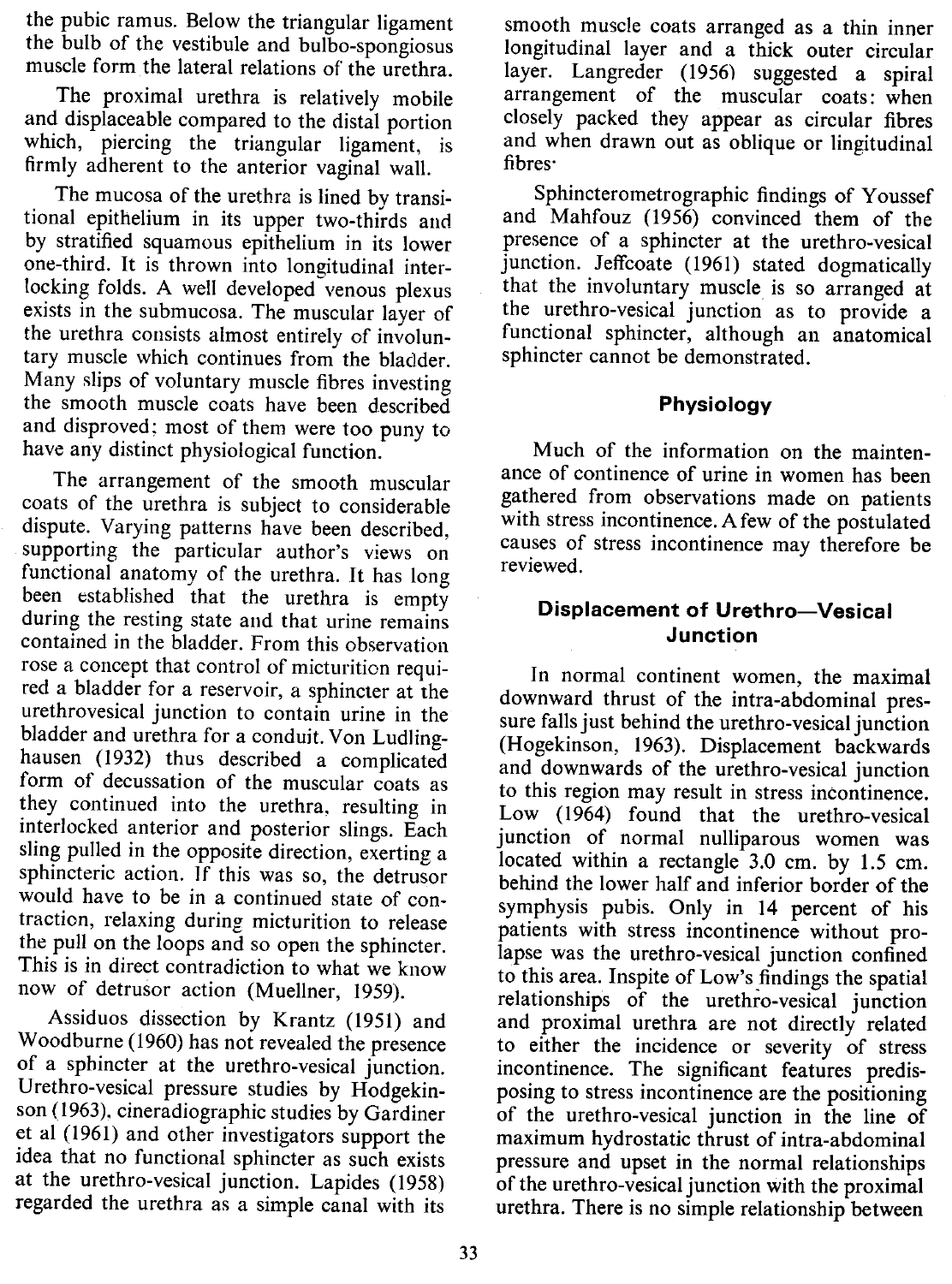fibrous tissue, called pubo-urethral ligaments, anchor the urethra anteriorly and laterally to utero-vaginal prolapse and stress incontinence (Jeffcoate, 1961).

The urethro-vesical junction and proximal urethra are supported, to a varying extent, by adjacent structures and, of course, indirectly by muscular and fibrous elements constituting the pelvic floor. Displacement may result from weakening of these supports and of the intrinsic muscular and fibro-elastic structures of the urethro-vesical junction and proximal urethra. Comparative anatomic studies show the peculiarly directed downward thrust of intra-abdominal pressure in the upright woman. Stress incontinence is more readily elicited with the patient in the upright position than when she is lying down.

# **Funnelling**

Funnelling of the urethro-vesical junction has been described as a cause of stress incontinence. The bladder urine becomes a dilating hydraulic wedge and continually strains the apex formed by the urethro-vesical junction. The weakened urethro-vesical junction is subsequently unable to maintain continence during stress. Changes in a cystocele involving the urethro-vesical junction do not constitute funnelling. A larger and more rounded herniation occurs and more evenly supports increases in intravesical pressure. If during repair of a cystocele, funnelling of the urethro-vesical junction is produced or the urethro-vesical junction is so manipulated as to bring it to the environment of maximal intra-abdominal pressure, stress incontinence may result. Funnelling may result from reduced tone in the involuntary musculature of urethro-vesical junction and proximal urethra. Weakness of intrinsic "voluntary" muscle fibres of the proximal urethra may also play a significant part (Youssef, 1956).

### **Urethro-Vesical Angles**

The urethra joins the bladder to form anterior and posterior urethro-vesical angles as evident on lateral urethro-cystographs. Thomsen (1932) believed that the loss of the anterior urethro-vesical angle caused stress incontinence.

Jeffcoate and Roberts (1952) could not substantiate this and through their efforts the posterior urethro-vesical angle became famous. Lateral urethro-cystographic studies led them to con $clude that:$ 

- *i)* the inactive normal female urethra is straight;
- *ii)* the base of the quiet bladder is flat or has a slight convexity downwards;
- *iii)* the urethro-vesical junction is clearly defined and funnelling is normally absent;
- *vi)* continence is ensured by sphincteric mechanism in the proximal urethra and a well formed posterior urethro-vesical angle is a sign of a competent sphincter. The posterior urethra-vesical angle is normally around 100 degrees. (During micturition it becomes more than 140 degrees.)

Jeffcoate and Roberts found exaggeration or loss of posterior urethro-vesical angle in 80 percent of their cases of stress incontinence. Restoration of the posterior urethro-vesical angle was associated with successful treatment.

Forward displacement of the bladder from retrovesical pressure (e.g. ventrisuspended uterus, anterior wall fibromyoma uteri) may cause virtual elimination of the bladder segment posterior to the coronal plane through the urethro-vesical junction. This alters the posterior urethro-vesical angle and may cause stress incontinence.

Ardran et al (1956) were unable to corelate alterations in the urethro-vesical angles with symptoms of stress incontinence. Other workers have not noticed the obliteration of the posterior urethra-vesical angle in patients with stress incontinence as consistently as the Jeffcoate school. Hodgekinson et al (1958) using a metallic-bead chain to outline the urethra showed that the proximal urethra was far from being a straight tube. The downward and backward rotation of the bladder base below the level of the urethro-vesical junction appears to produce a good posterior urethra-vesical angle. But this position also moves the urethro-vesical junction away from the maximal thrust of intra-abdominal pressure. It is not the angle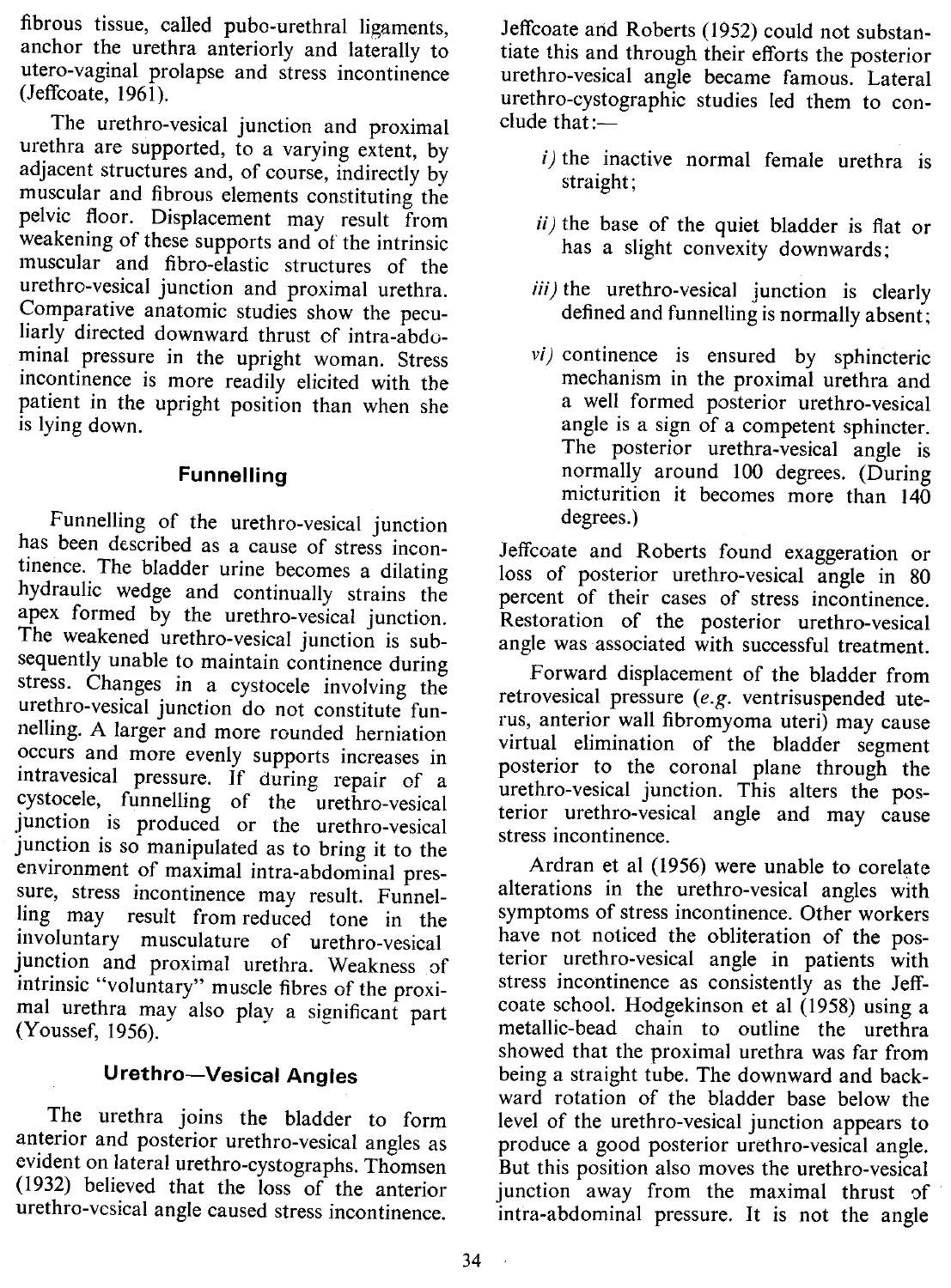that requires correction for cure of stress incontinence. The factors that contribute to the posterior urethro-vesical angle need to be repaired.

## Sphincterometrography

Youssef and Mahfouz (1956) by sphincterometrographic studies demonstrated that descent of the Miller-Abbot tube balloon (they used a Miller-Abbot tube with its balloon replaced by one made of very thin elastic rubber) below the bladder base during increases of intra-vesical pressure was a feature of stress incontinence. They concluded that this finding carried the same significance as the exaggeration of the posterior urethro-vesical angle on straining, namely: evidence of a weakened sphincteric mechanism at the urethro-vesical junction. They regarded the integrity of this sphincteric mechanism as by far the most important factor in urinary continence. Their findings have not been enthusiastically received. Probably too many factors in their experiments contributed to a not entirely physiological situation.

# Rotational descent of urethra

The maintenance of the posterior urethrovesical angle has been variously described as a  $concerted$  effort of: $-$ 

- i) the intrinsic smooth musculature of the urethro-vesical junction and proximal urethra;
- ii) the so-called voluntary muscle fibres of the urethra, and
- iii) the extrinsic supports.

Bailey (1954) observed that the extrinsic superolateral tendinous supports of the urethro-vesical junction and proximal urethra helped maintain the 60-70 degrees upward incline of the urethra; the infero-lateral muscular supports helped maintain the configuration of the urethro-vesical junction posteriorly, including the posterior urethro-vesical angle. In cases of utero-vaginal prolapse, downward and backward rotational descent of the proximal urethra was a relatively common finding when stress incontinence was also present. He recommended that the rota-

tional descent of the proximal urethra needed correction to cure stress incontinence. Rotational descent of the proximal urethra is to be expected in cases of cystourethrocele; the mobile proximal urethra, as opposed to the relatively fixed lower portion, moves with the herniating bladder. The urethro-vesical relationships need, however, not change and stress incontinence is not an inevitable result of rotational descent.

### Intra-urethra pressure

A great deal of attention has of late been focussed on intra-urethral pressure, especially as a definite sphincteric mechanism has not been conclusively demonstrated at the urethrovesical junction. It has long been observed that when micturition is voluntarily interrupted no sphincteric mechanism comes to play at the urethro-vesical junction. At the end of micturition, the proximal urethra contains urine which returns to the bladder; unimpeded by any sphincter at the urethro-vesical junction. Ardran et al (1956) noted that the proximal urethra may dilate with urine during straining even in symptomless women. These and other observations have extended the emphasis from urethro-vesical junction and proximal urethra to include the entire urethra, in concepts of urinary continence.

As the bladder fills, receptive relaxation of the bladder musculature precludes spikes of intra-vesical pressure. At rest with 200 mI. fluid in the bladder, the intra-vesical pressure is about 10 cm. water (Roberts, 1953) and is nearly equal to the intra-abdominal pressure. Lapides et al (1960) measured the resistance of the female urethra to retrograde flow. They  $found:$ 

### Resistance at

| urethrovesical junction 28 cm. water pressure |                  |    |
|-----------------------------------------------|------------------|----|
| upper-mid urethra                             | $46 \text{ cm.}$ | ,, |
| lower-mid urethra                             | $51 \text{ cm.}$ | ,, |
| lower urethra                                 | 21 cm.           | ,, |

In normal continent women this intra-urethral pressure more than adequately overcomes the intra-vesical pressure. When the intra-urethral pressure is reduced, rises of intra-vesical pres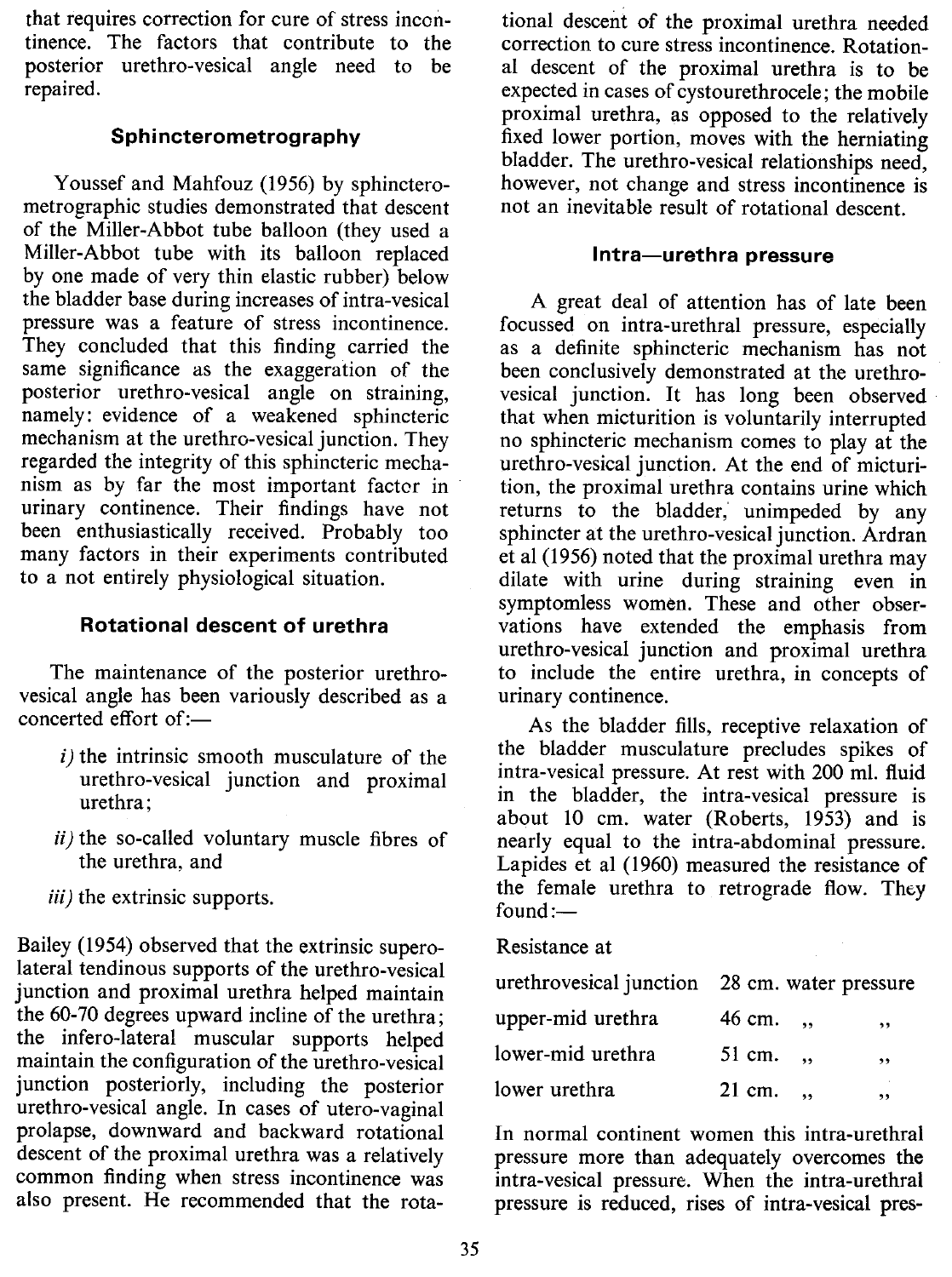sure with stress may produce incontinence. The inherent resistance in the urethral wall contributing to intra-urethral pressure includes:—

- $i)$  tone of the urethral musculature;
- $ii)$  tissue resistance of fibro-elastic tissue in the urethral wall and of the interlocking longitudinal mucosal folds;
- iii) flow and volume of blood in the submucous venous plexuses, this producing a washer like effect.

The extrinsic supports of the urethro-vesical junction and urethra probably help reduce the distensibility of smooth muscle of urethra; this helps in maintaining tone of the urethral musculature.

As shown by Lapides et al the intra-urethral pressure is highest at mid-urethral level; this is probably due to the more intimate connection with the triangular ligament and voluntary sphincter urethrae, offering greater resistance. The external sphincter mechanism is helpful in voluntarily raising intra-urethral pressure. Weakness of this sphincter does not however produce stress incontinence. Excision of the distal portion of the urethra, including the sphincter urethrae muscle, is compatible with perfect continence. **In** patients with severe utero-vaginal prolapse, even with changes in the urethra-vesical junction predisposing to stress incontinence, kinking of the urethra may provide the necessary intra-urethral pressure to maintain continence during stress.

### Intra-Abdominal pressure

Enhorning (1960) with electronic urethrocystometric studies demonstrated that, with the urethra in its anatomical position, the pressures in the proximal urethra and bladder are similarly affected by changes in intra-abdominal pressure. He suggested that, in this respect, the bladder and proximal urethra should be considered intra-abdominal organs. Therefore, the intra-urethral pressure which is higher than the intra-vesical pressure at rest, would continue to be higher with rises of intraabdominal pressure. Changes in urethro-vesical relationships and position or other mechanisms may result in differential transmission of intraabdominal pressure on bladder and proximal urethra, thus predisposing to stress incontinence. This hypothesis appears quite feasible and certainly merits repeated evaluation.

### **Urethral length**

Lapides et al (1960) measured urethral length with calibrated Foley's catheter method and noted that actual or functional shortening of the urethra below 30 mm. was relatively common in patients with stress incontinence. On the basis of the Law of LaPlace they rationalised that the length of the urethra was important in maintaining adequate intra-urethral pressure. The law states that the pressure extended upon the wall of a tube varied directly with the inherent tension in its wall and with its length and varied inversely with the radius of its lumen.

Shortening of the urethra cannot accurately be measured by means of a Foley's catheter; telescoping of a flaccid urethra over the distended balloon of the catheter is a distinct possibility. Using a metallic-bead chain technique Hodgekinson (1958) concluded that shortening of the urethra was indeed difficult to assess. Many investigatiors using other methods could not prove a relationship between shortening of the urethra and stress incontinence. It seems logical to state that the complicated factors involved in continence of urine cannot be readily explained by the mathematical simplicities of LaPlace Law. Even in the field of engineering where this law is used, it is not applicable in all cases.

### **Dilated urethral lumen**

Stoeckl (1962) at urethroscopy of 43 patients with stress incontinence found combinations of lax internal urethral meatus, wide proximal urethra, sagging posterior urethral wall, in 35 patients. Urethroscopic findings are, however, not accurate enough to warrant serious thought. Low (1964) found that the urethral lumen at the urethro-vesical junction in symptomless women was 1.3 to 1.6 mm. **In** patients with stress incontinence it ranged from 3.5 to 4.2 mm. The diameter of the lumen at other levels was also higher in patients with stress incontinence. Enlarged urethral lumen signifies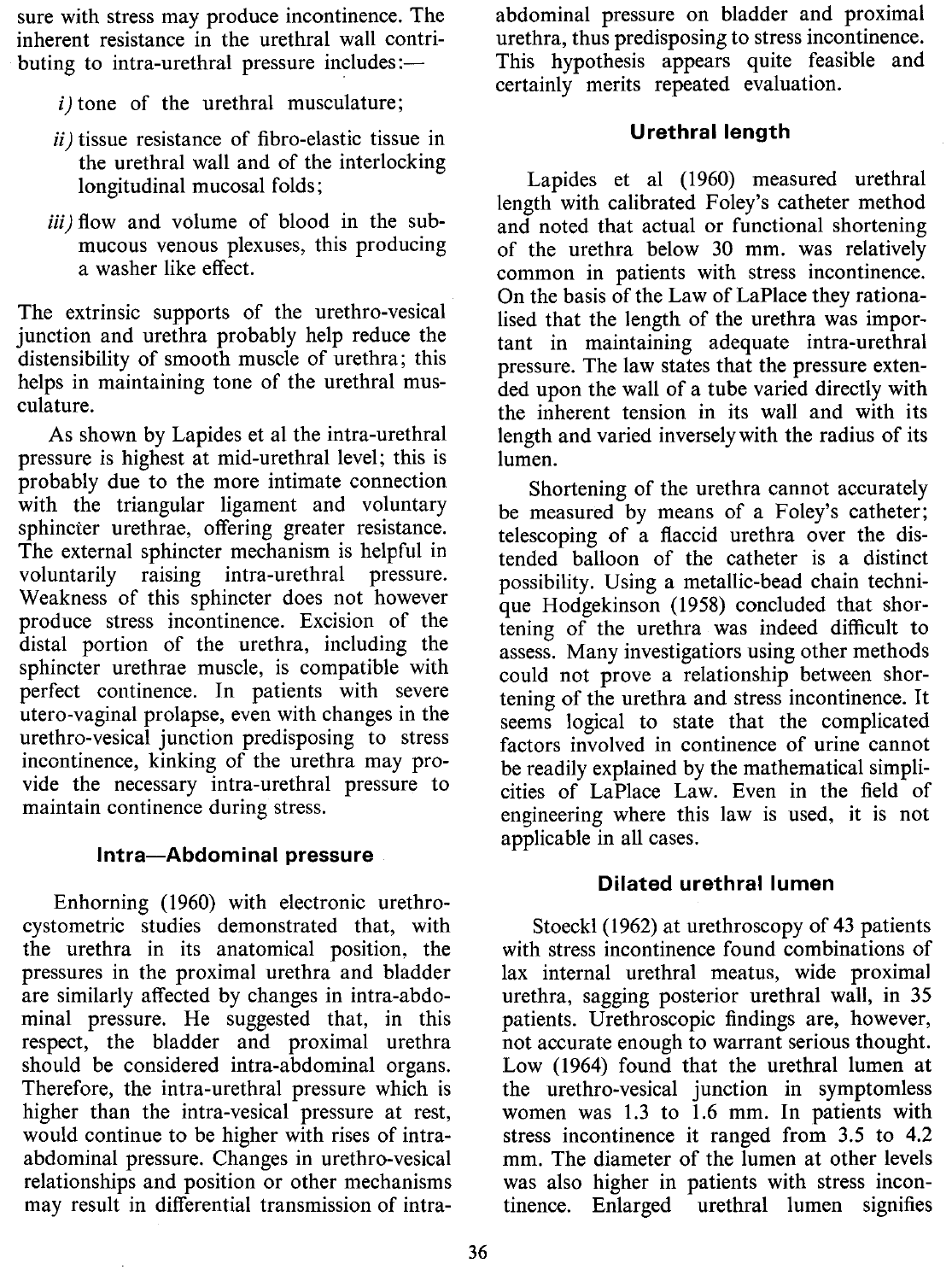decreased intra-urethral pressure and probably results from impaired functional efficiency of urethral musculature. Urethrocele, reflecting poor support of the urethro-vesical junction and urethra, appears to be commonly associated with stress incontinence. Beck (1964) found that urethrocele or cystourethrocele were associated with a  $90\%$  incidence of stress incontinence. Urethral diverticula have also been associated with stress incontinence.

## **Urethral Distortion**

Fibrous rigidity, scarring, distortion and fixation of the urethral wall prevent proper closure of the urethra and could cause stress incontinence. These changes follow trauma, especially, repeated operative trauma. Emphasising on-free pliability as opposed to fixation of the urethra for adequate functioning, Mulvany (1951) freed the urethro-vesical junction and proximal urethra from peri-urethral and extravesical tissues. Stabler (1952) conceding the importance of pliability of the urethra, commented, however, that Mulvany's procedure resulted in new adhesions supporting the urethro-vesical junction in a more favourable position thus curing stress incontinence.

## **Pregnancy**

Francis (1960) demonstrated that stress incontinence of urine occurred more commonly during pregnancy than is anticipated. The loss of the posterior urethro-vesical angle was also significant. 30 out of 33 pregnant women who complained of stress incontinence showed loss of posterior urethra-vesical angle. In pregnancy the centripetal lines of transmission of intraabdominal pressure alter in direction, especially as pregnancy advances. More significantly, the urethro-vesical relationships may alter. On the other hand, the intra-urethral pressure may rise due to the slight elongation of the urethra, increased fluid and tension in the urethral tissues,hypertrophy of the epithelial folds and increased blood flow along the submucous venous plexus. The increased hormonal levels may contribute to the laxity and reduction of tone in the urethro-vesical junction and proximal urethra or may operate in some unknown manner. Obviously very little is known of the exact anatomical and physiological changes in pregnancy which contribute to stress incontinence of urine.

# **Conclusions**

From the foregoing studies certain conclusions may be made.

- a) The urethro-vesical junction and proximal urethra are directly concerned in continence of urine. They are the key structures.
- b) The fibrous and voluntary muscular structures in direct relationship to the urethro-vesical junction and proximal urethra serve as important supports. They are complementary in maintaining intra-urethral pressure and proper anatomical position.
- c) The presence of a sphincteric mechanism at the urethra-vesical junction has not been conclusively established.
- d) The voluntary sphincter mechanism contained in the triangular ligament can be called upon to play when due warning of stress is given. It serves as a second line of defence.
- e) When intra-vesical press ure equals or exceeds intra-urethral pressure stress incontinence results.
- f) Weakening of the urethral structures and their supports results in reduced capacity to maintain the required intraurethral pressure.
- g) If, by any form of treatment, the increased static pressure and distortion could be removed, and the structures adequately supported in the optimal anatomic position and shape, and sufficient mobility ensured, then the tone, muscular strength and elasticity of the urethro-vesical junction and proximal urethra could be restored. Adequate physiological activity could then be expected.

Though much remains to be learnt, our present state of knowledge does not justify the apologetic complacency that goes with only